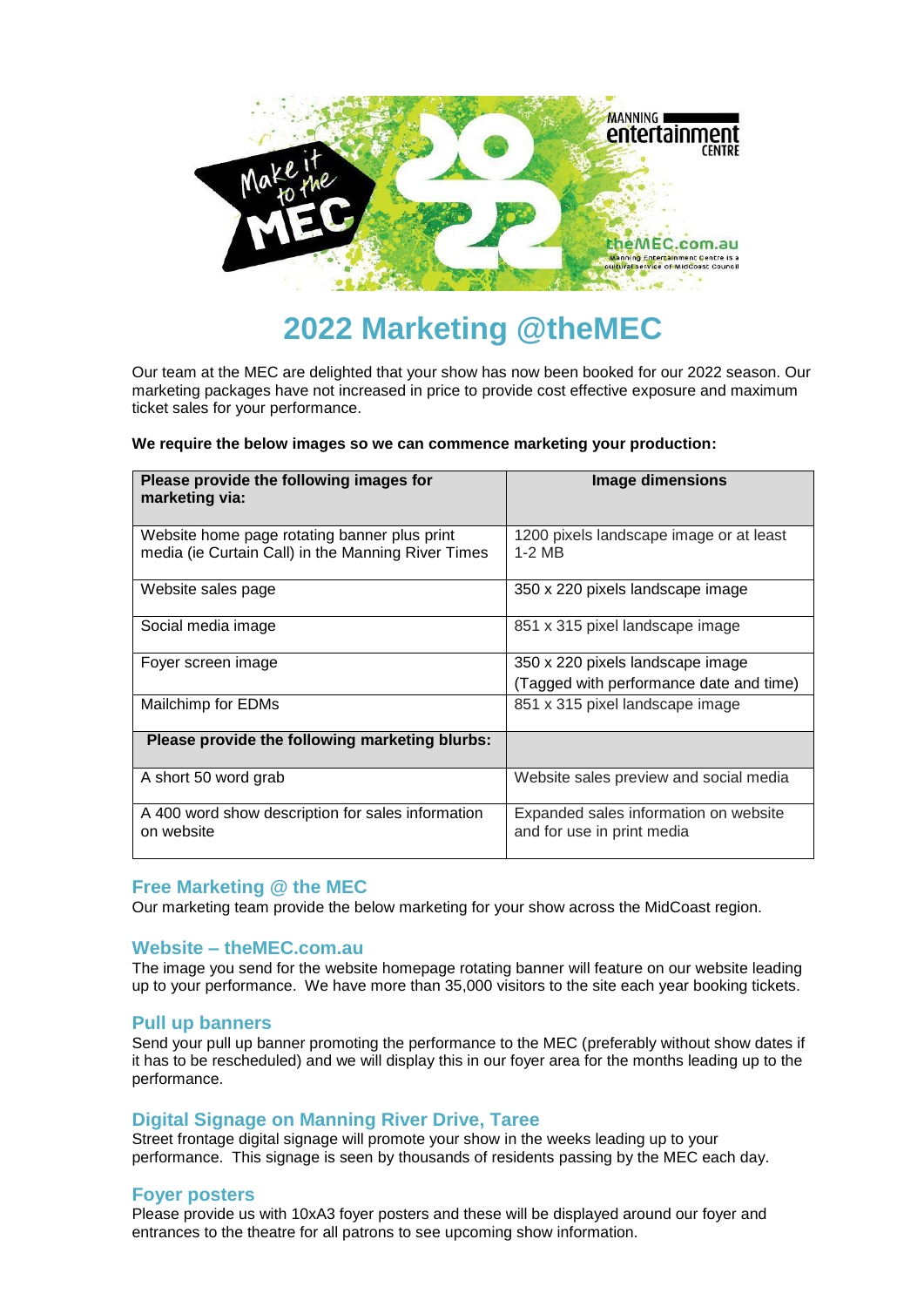# **Social Media**

# **Facebook**

We recommend you create a Facebook event for your show and then invite the MEC to co-host it. As part of our Social Media Strategy, the MEC will promote your show via our 4,000 plus Facebook followers through interesting posts when tickets go online and leading up to the performance.

Boosts are available for FB promotions at an additional cost.

#### **Instagram**

We welcome interesting images for Instagram and will post about your show leading up to the performance. Let us know any #hashtags that you want included within posts to encourage engagement.

### **Youtube**

Send us any short snippets and promotional videos that we can upload to our YouTube channel. We will also post these onto Instagram promoting the show.

### **Foyer screens displays at the MEC**

The foyer screen in our Box office will display your show for leading to the performance, together with your A3 posters displayed throughout our foyer area.

### **Events listing**

Your show will also be listed on [www.barringtoncoast.com.au/events](http://www.barringtoncoast.com.au/events) which is the event website for the MidCoast region and mentioned in the 'What's On' segments on local radio.

# **For further paid marketing options to increase exposure, see the attached packages that we have tailored for your show.**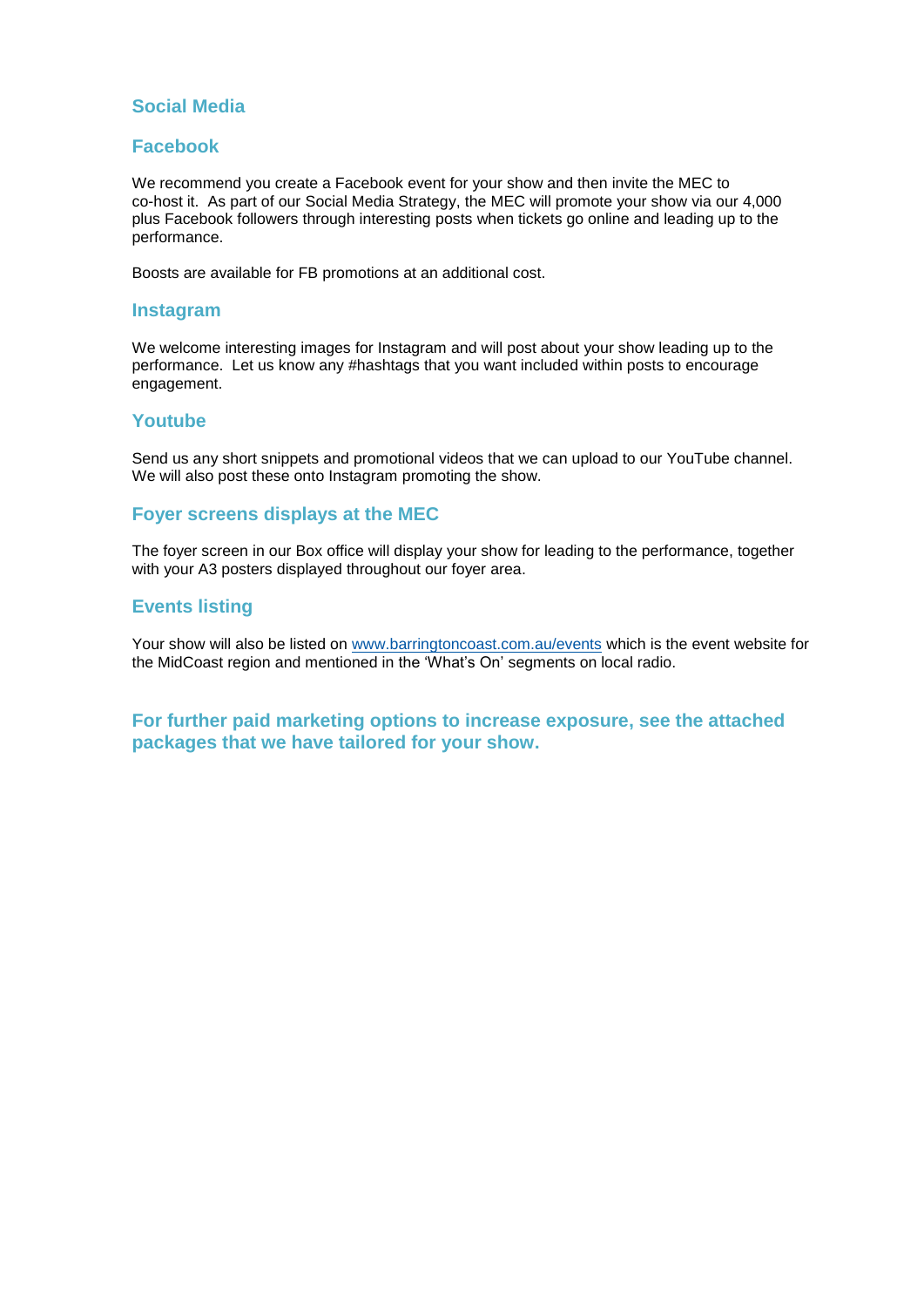# **THIS MEC MARKETING PACKAGE REPRESENTS A SAVING OF \$520**

| What's in the MEC marketing package                                                                                                                                                                                                                                                                                                                                                                                                                                                 | <b>Purchased</b><br>individually | <b>Purchased as a MEC</b><br>marketing package         |  |  |
|-------------------------------------------------------------------------------------------------------------------------------------------------------------------------------------------------------------------------------------------------------------------------------------------------------------------------------------------------------------------------------------------------------------------------------------------------------------------------------------|----------------------------------|--------------------------------------------------------|--|--|
| Double page spread in our 2022 Digital<br><b>Program</b>                                                                                                                                                                                                                                                                                                                                                                                                                            | \$900 incl GST                   |                                                        |  |  |
| This full colour digital program with at least 36 pages is distributed throughout the MidCoast region, together with<br>media exposure. The program is provided on the MEC website as a digital flip book and will be launched in January<br>2022 and again in July 2022.                                                                                                                                                                                                           |                                  |                                                        |  |  |
| Two x Electronic Direct Mail (EDM) to 9,000 locals                                                                                                                                                                                                                                                                                                                                                                                                                                  | \$250 incl GST                   |                                                        |  |  |
| Your performance will headline an EDM and is distributed to more than 9,000 locals. We require at least two weeks<br>advance notice (subject to availability). The MEC also does periodical general EDMs to market shows and in these<br>we include shows which have just come on sale and those that are scheduled to play within the next few weeks.                                                                                                                              |                                  |                                                        |  |  |
| <b>Poster Distribution</b>                                                                                                                                                                                                                                                                                                                                                                                                                                                          | \$360 incl GST                   |                                                        |  |  |
| To provide the best exposure, the MEC offers a poster distribution service.<br>You will need to supply 20 x A3, 20 x A4 posters. These will be displayed in strategic locations in Forster, 10<br>libraries in the MidCoast Council region, plus businesses throughout Harrington, Old Bar, Wingham, Taree,<br>Forster/Tuncurry, Gloucester (a radius of 75kms around the Entertainment Centre).<br>This is a unique service that is not offered by any other business in the area. |                                  |                                                        |  |  |
| <b>Total price</b>                                                                                                                                                                                                                                                                                                                                                                                                                                                                  | \$1,510.00 incl GST              | <b>MARKETING PACKAGE</b><br><b>ONLY \$990 incl GST</b> |  |  |
| THIS MARKETING PACKAGE REPRESENTS A SAVING OF \$350                                                                                                                                                                                                                                                                                                                                                                                                                                 |                                  |                                                        |  |  |
| Single page in our 2022 Digital Program                                                                                                                                                                                                                                                                                                                                                                                                                                             | \$500 incl GST                   |                                                        |  |  |
| This full colour digital program with at least 36 pages is distributed throughout the MidCoast region, together with<br>media exposure. The program is provided on the MEC website as a digital flip book and will be launched in January<br>2022 and again in July 2022.                                                                                                                                                                                                           |                                  |                                                        |  |  |

| <b>Electronic Direct Mail (EDM) to 9,000 locals</b>                                                                                                                                                                                                                                                                                                 | \$250 incl GST |  |  |
|-----------------------------------------------------------------------------------------------------------------------------------------------------------------------------------------------------------------------------------------------------------------------------------------------------------------------------------------------------|----------------|--|--|
| Your performance will headline in one EDM distributed to more than 9,000 locals. We require at least two weeks<br>advance notice (subject to availability). The MEC also does periodical general EDMs to market shows and in these<br>we include shows which have just come on sale and those that are scheduled to play within the next few weeks. |                |  |  |
| <b>Poster Distribution</b>                                                                                                                                                                                                                                                                                                                          | \$360 incl GST |  |  |
| To provide the best exposure, the MEC offers a poster distribution service.                                                                                                                                                                                                                                                                         |                |  |  |

**You will need to supply 20 x A3, 20 x A4 posters**. These will be displayed in strategic locations in Forster, 10 libraries in the MidCoast Council region, plus businesses throughout Harrington, Old Bar, Wingham, Taree, Forster/Tuncurry, Gloucester (a radius of 75kms around the Entertainment Centre). This is a unique service that is not offered by any other business in the area.

| <b>Total price</b> | \$1,110.00 incl GST | <b>MARKETING PACKAGE</b>   |
|--------------------|---------------------|----------------------------|
|                    |                     | <b>ONLY \$750 incl GST</b> |
|                    |                     |                            |

*The costs of marketing can be billed to you in the final reconciliation of finances following the show.* **Please contact Helen Knight, Sales and Marketing Officer** Manning Entertainment Centre 33 Manning River Drive, Taree NSW 2430 Phone: **6592 5403** or Email: [helen.knight@midcoast.nsw.gov.au](mailto:helen.knight@midcoast.nsw.gov.au)